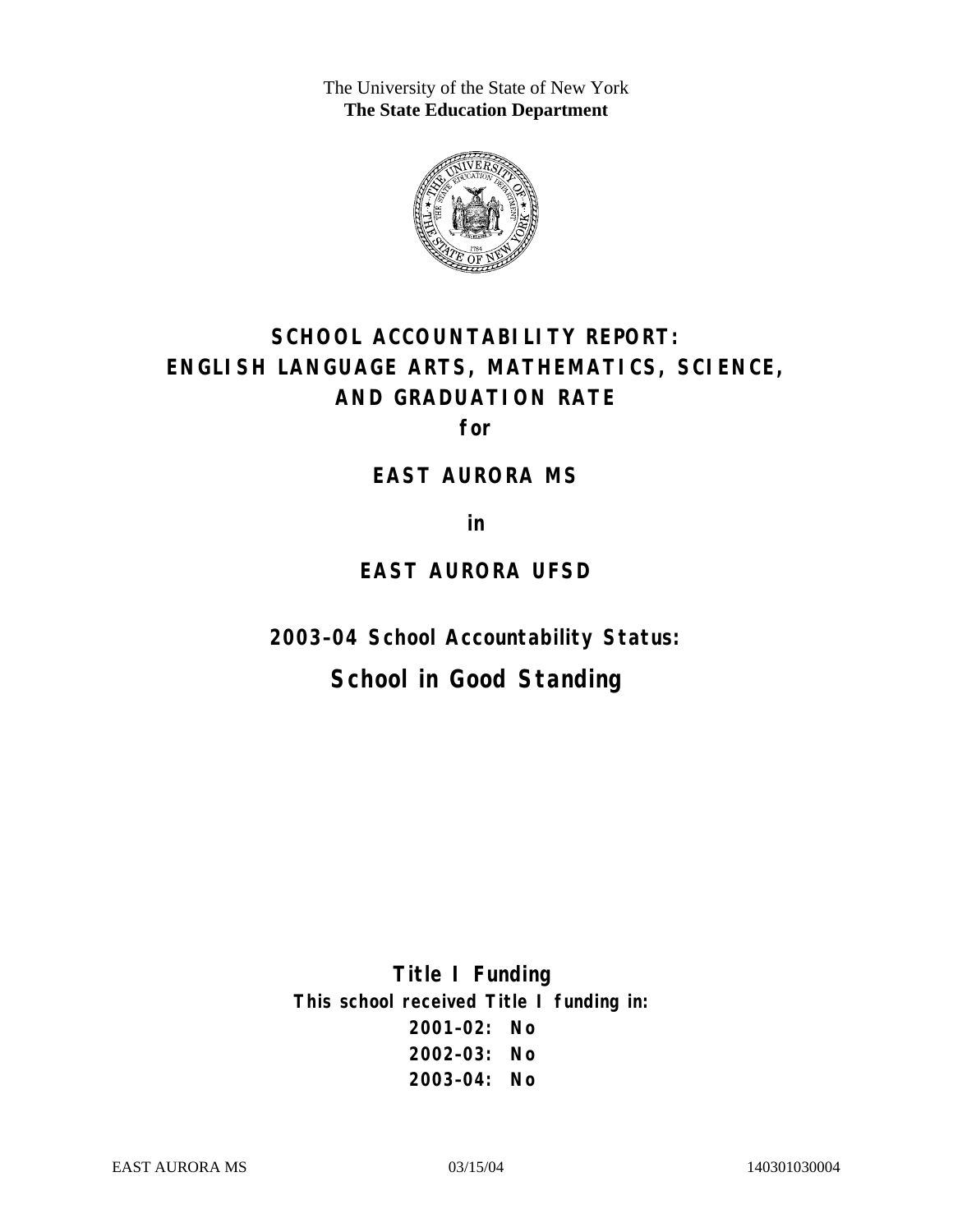### **District/School Accountability Status Categories**

The list below defines the district or school status categories under New York State's district and school accountability system, which is divided into a Federal Title I component and a State component. A district or school that does not receive Title I funding in a school year does not have a federal status in that year. Schools receiving Title I funds that are not in good standing must provide school choice for their students; those in need of improvement year 2 and beyond must also provide Supplemental Education Services to eligible students. Other consequences for districts and schools not in good standing can be found at: www.emsc.nysed.gov/deputy/nclb/accountability/siinfo.htm. To be removed from any improvement status, a district or school must make Adequate Yearly Progress (AYP) for two consecutive years, or in the case of a School Under Registration Review, achieve the performance targets established for the school by the Commissioner.

**District/School in Good Standing:** A district or school is considered to be in good standing if it has not been identified as a District or School in Need of Improvement, Requiring Corrective Action, Planning for Restructuring, or Requiring Academic Progress, or as a School Under Registration Review.

**District/School Requiring Academic Progress:** Under the State component of New York's accountability system, a district or school that did not make AYP in the same grade and subject for two consecutive years is considered a School Requiring Academic Progress (Year 1) the following year. In each succeeding year that the school fails to make AYP, the year designation is incremented by one.

**District/School in Need of Improvement (Year 1):** A district or school that has not made AYP for two consecutive years in the same grade or subject while receiving Title I funds is considered a District/School in Need of Improvement (Year 1) the following year.

**District/School in Need of Improvement (Year 2):** A District or School in Need of Improvement (Year 1) that does not make AYP in the grade or subject for which it was identified while receiving Title I funds is considered a District or School in Need of Improvement (Year 2) the following year.

**District/School Requiring Corrective Action:** A District or School in Need of Improvement (Year 2) that does not make AYP in the grade or subject for which it was identified while receiving Title I funds is considered a District or School Requiring Corrective Action the following year.

**District/School Planning for Restructuring:** A District or School Requiring Corrective Action that does not make AYP in the grade or subject for which it was identified while receiving Title I funds is considered a District or School Planning for Restructuring the following year.

**School Under Registration Review (SURR):** Schools that are farthest from the State standard and have been determined by the Commissioner to be most in need of improvement are Schools Under Registration Review. These schools must achieve performance targets specified by the Commissioner of Education in their area(s) of identification within a prescribed timeframe or risk having their registration revoked by the Board of Regents.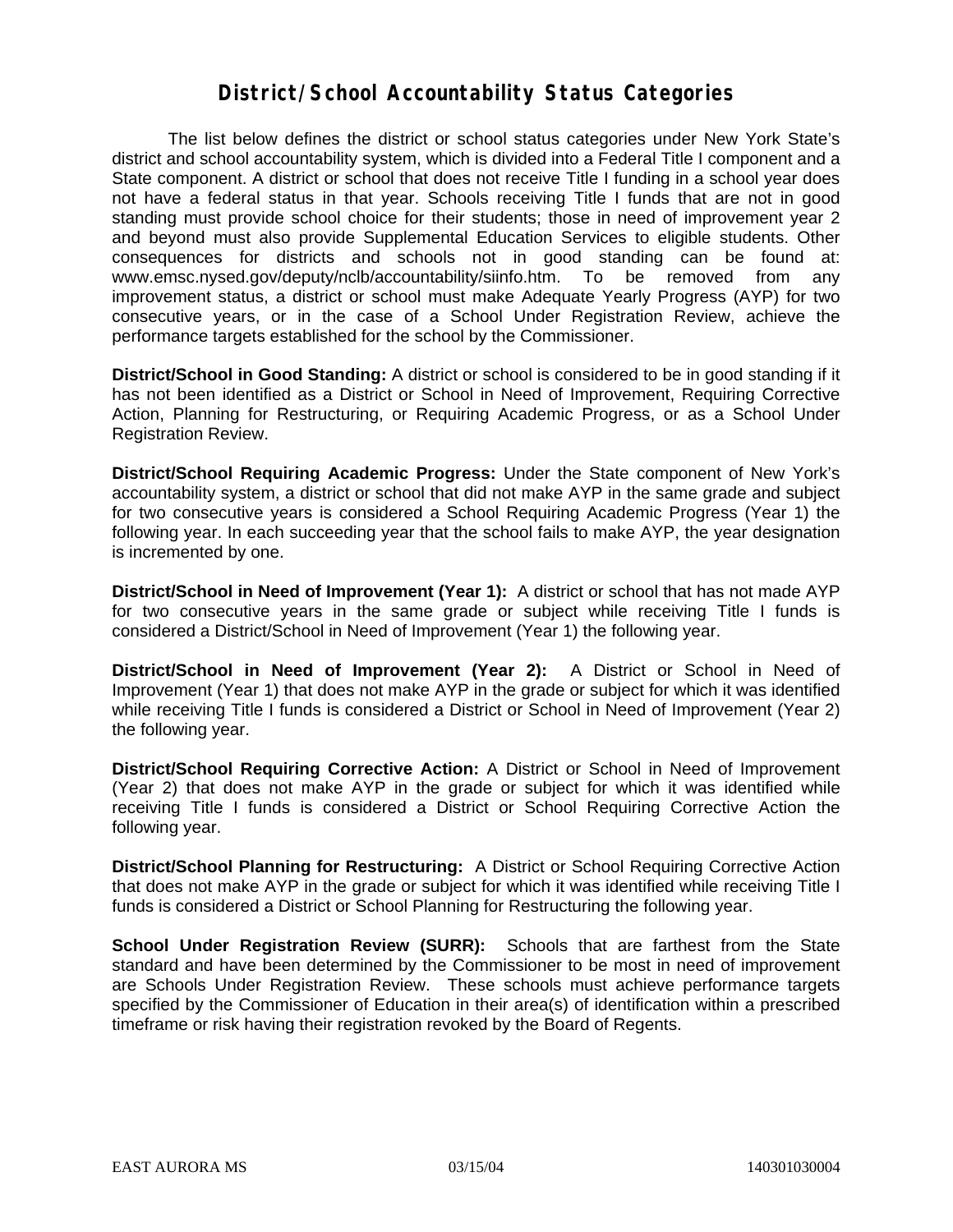## **Middle-Level English Language Arts**

Definitions of terms, such as Performance Index and Effective Annual Measurable Objective (AMO), are in the glossary, which is the last page of this report.

**For a school to make Adequate Yearly Progress (AYP) in 2002–03, every accountability group must make AYP.** 

**For an accountability group to make AYP in 2002–03, it must** 

- 1. meet the 95 percent participation requirement (*2002–03 Participation*), *and*
- 2. *either* meet its Effective AMO *or* make safe harbor (*2002–03 Performance* and *Standards*).

To meet the participation requirement, 95 percent of the grade 8 enrollment in each accountability group with 40 or more students must

be tested. To meet the Effective AMO, the Performance Index for each group with 30 or more continuously enrolled students must equal or exceed the Effective AMO. To make safe harbor, the Performance Index of each of these groups must equal or exceed its ELA safe harbor target *and* the group must meet the middle-level science qualification for safe harbor. (See the middle-level science page of this report for further information on meeting the science qualification for safe harbor.)

*ELA Safe Harbor Targets:* The middle-level *2002–03* ELA Safe Harbor Target is calculated by using the following equation: 2001–02 PI + (200  $-$  the 2001–02 PI)  $\times$  0.10. The 2003–04 ELA Safe Harbor Target is  $\,$ calculated by using the following equation:  $2002-03$  PI +  $(200 -$  the 2002–03 PI)  $\times$  0.10. The 2003–04 target is provided for groups whose PI was below the Effective AMO in 2002–03.

| <b>Accountability Group</b>       | 2002-03 Participation |                                           | 2002-03 Performance*                                    |                      | 2002-03 Standards       |                                     |                                                           |                                                              | $2003 - 04$                                       |
|-----------------------------------|-----------------------|-------------------------------------------|---------------------------------------------------------|----------------------|-------------------------|-------------------------------------|-----------------------------------------------------------|--------------------------------------------------------------|---------------------------------------------------|
|                                   | Grade 8<br>Enrollment | Percent of<br>Enrollment<br><b>Tested</b> | Count of<br>Continuously<br>Enrolled<br><b>Students</b> | Performance<br>Index | Effective<br><b>AMO</b> | <b>ELA Safe</b><br>Harbor<br>Target | Met the<br>Science<br>Qualification<br>for Safe<br>Harbor | <b>Made</b><br><b>AYP</b> in<br><b>ELA in</b><br>$2002 - 03$ | <b>ELA Safe</b><br><b>Harbor</b><br><b>Target</b> |
| All Students                      | 164                   | 99%                                       | 163                                                     | 163                  | 99                      |                                     |                                                           | <b>Yes</b>                                                   |                                                   |
| <b>Students with Disabilities</b> | 6                     |                                           | 6                                                       |                      |                         |                                     |                                                           |                                                              |                                                   |
| American Indian/Alaskan Native    |                       |                                           |                                                         |                      |                         |                                     |                                                           |                                                              |                                                   |
| <b>Black</b>                      | 3                     |                                           | 3                                                       |                      |                         |                                     |                                                           |                                                              |                                                   |
| Hispanic                          |                       |                                           |                                                         |                      |                         |                                     |                                                           |                                                              |                                                   |
| Asian or Pacific Islander         |                       |                                           |                                                         |                      |                         |                                     |                                                           |                                                              |                                                   |
| White                             | 159                   | 99%                                       | 158                                                     | 163                  | 99                      |                                     |                                                           | <b>Yes</b>                                                   |                                                   |
| <b>Limited English Proficient</b> |                       |                                           |                                                         |                      |                         |                                     |                                                           |                                                              |                                                   |
| Economically Disadvantaged        | 12                    |                                           | 12                                                      |                      |                         |                                     |                                                           |                                                              |                                                   |
| Final AYP Determination           |                       |                                           |                                                         |                      |                         |                                     |                                                           | <b>Yes</b>                                                   |                                                   |

\*For schools with fewer than 30 continuously enrolled tested students in 2002–03, data for 2001–02 and 2002–03 were combined to determine counts and PIs.

\*\*Groups with a "\*\*" are not required to meet the science qualification for safe harbor to make safe harbor in English and mathematics because fewer than 30 students in the group were administered the science test.

**State accountability status in middle-level English language arts: School in Good Standing** 

Title I accountability status in middle-level English language arts: School Status Not Applicable, did not use Title I funds in one school year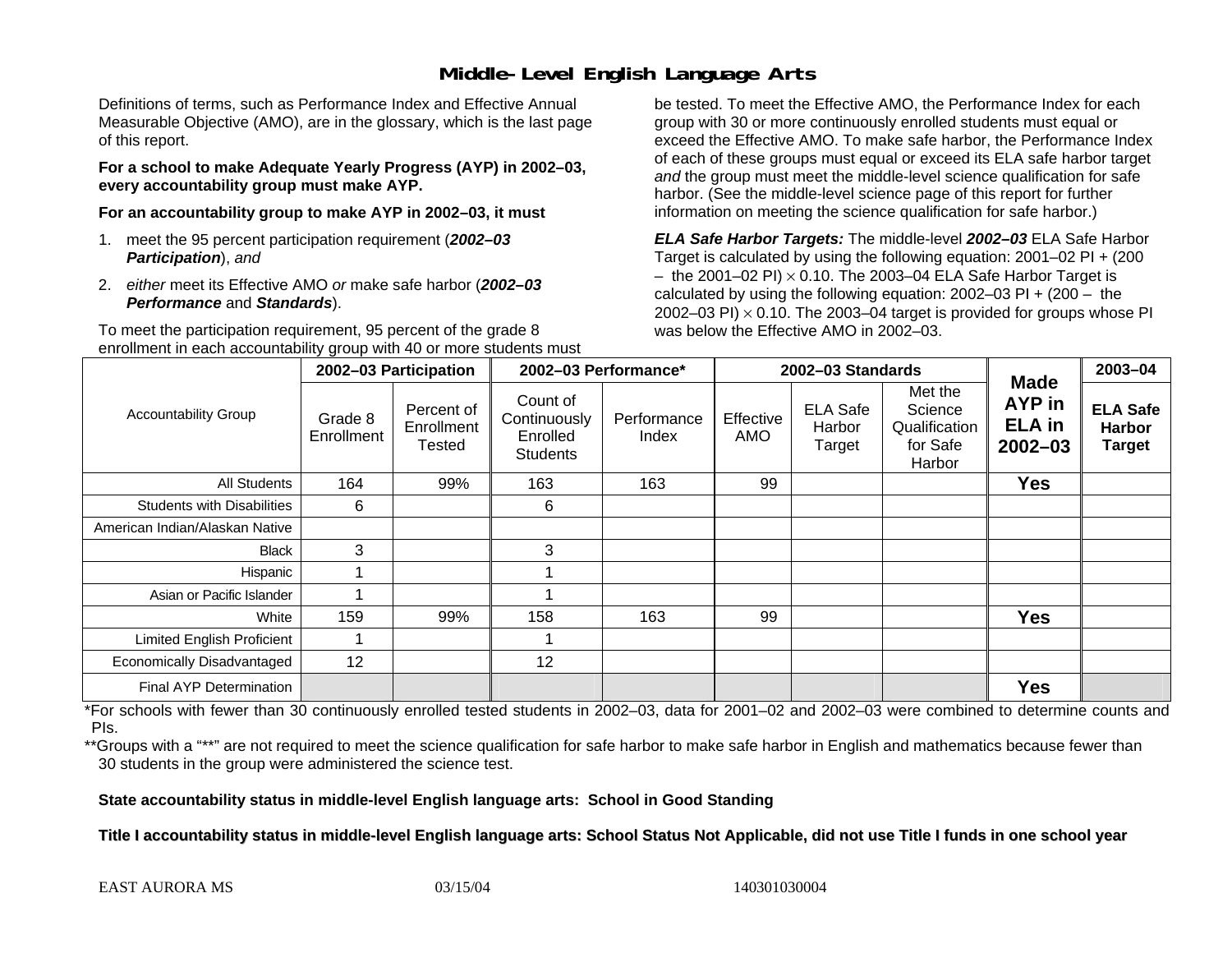## **Middle-Level Mathematics**

Definitions of terms, such as Performance Index and Effective Annual Measurable Objective (AMO), are in the glossary, which is the last page of this report.

**For a school to make Adequate Yearly Progress (AYP) in 2002–03, every accountability group must make AYP.** 

**For an accountability group to make AYP in 2002–03, it must** 

- 1. meet the 95 percent participation requirement (*2002–03 Participation*), *and*
- 2. *either* meet its Effective AMO *or* make safe harbor (*2002–03 Performance* and *Standards*).

To meet the participation requirement, 95 percent of the grade 8 enrollment in each accountability group with 40 or more students must be tested. To meet the Effective AMO, the Performance Index for each group with 30 or more continuously enrolled students must equal or exceed the Effective AMO. To make safe harbor, the Performance Index of each of these groups must equal or exceed its math safe harbor target *and* the group must meet the middle-level science qualification for safe harbor. (See the middle-level science page of this report for further information on meeting the science qualification for safe harbor.)

*Math Safe Harbor Targets:* The middle-level 2002–03 Math Safe Harbor Target is calculated by using the following equation: 2001–02 PI + (200 – the 2001–02 PI) × 0.10. The 2003–04 Math Safe Harbor Target is calculated by using the following equation: 2002–03 PI + (200  $-$  the 2002–03 PI)  $\times$  0.10. The 2003–04 target is provided for groups whose PI was below the Effective AMO in 2002–03

| <b>Accountability Group</b>       | 2002-03 Participation |                                           | 2002-03 Performance*                                    |                      | 2002-03 Standards |                               |                                                           |                                                        | $2003 - 04$                                        |
|-----------------------------------|-----------------------|-------------------------------------------|---------------------------------------------------------|----------------------|-------------------|-------------------------------|-----------------------------------------------------------|--------------------------------------------------------|----------------------------------------------------|
|                                   | Grade 8<br>Enrollment | Percent of<br>Enrollment<br><b>Tested</b> | Count of<br>Continuously<br>Enrolled<br><b>Students</b> | Performance<br>Index | Effective<br>AMO  | Math Safe<br>Harbor<br>Target | Met the<br>Science<br>Qualification<br>for Safe<br>Harbor | <b>Made</b><br><b>AYP</b> in<br>Math in<br>$2002 - 03$ | <b>Math Safe</b><br><b>Harbor</b><br><b>Target</b> |
| <b>All Students</b>               | 166                   | 100%                                      | 163                                                     | 182                  | 73                |                               |                                                           | <b>Yes</b>                                             |                                                    |
| <b>Students with Disabilities</b> | 6                     |                                           | 6                                                       |                      |                   |                               |                                                           |                                                        |                                                    |
| American Indian/Alaskan Native    |                       |                                           |                                                         |                      |                   |                               |                                                           |                                                        |                                                    |
| <b>Black</b>                      | 3                     |                                           | 3                                                       |                      |                   |                               |                                                           |                                                        |                                                    |
| Hispanic                          |                       |                                           |                                                         |                      |                   |                               |                                                           |                                                        |                                                    |
| Asian or Pacific Islander         |                       |                                           |                                                         |                      |                   |                               |                                                           |                                                        |                                                    |
| White                             | 161                   | 100%                                      | 158                                                     | 183                  | 73                |                               |                                                           | <b>Yes</b>                                             |                                                    |
| <b>Limited English Proficient</b> |                       |                                           |                                                         |                      |                   |                               |                                                           |                                                        |                                                    |
| Economically Disadvantaged        | 12                    |                                           | 12                                                      |                      |                   |                               |                                                           |                                                        |                                                    |
| Final AYP Determination           |                       |                                           |                                                         |                      |                   |                               |                                                           | <b>Yes</b>                                             |                                                    |

\*For schools with fewer than 30 continuously enrolled tested students in 2002–03, data for 2001–02 and 2002–03 were combined to determine counts and PIs.

\*\*Groups with a "\*\*" are not required to meet the science qualification for safe harbor to make safe harbor in English and mathematics because fewer than 30 students in the group were administered the science test.

**State accountability status in middle-level mathematics: School in Good Standing** 

Title I accountability status in middle-level mathematics: School Status Not Applicable, did not use Title I funds in one school year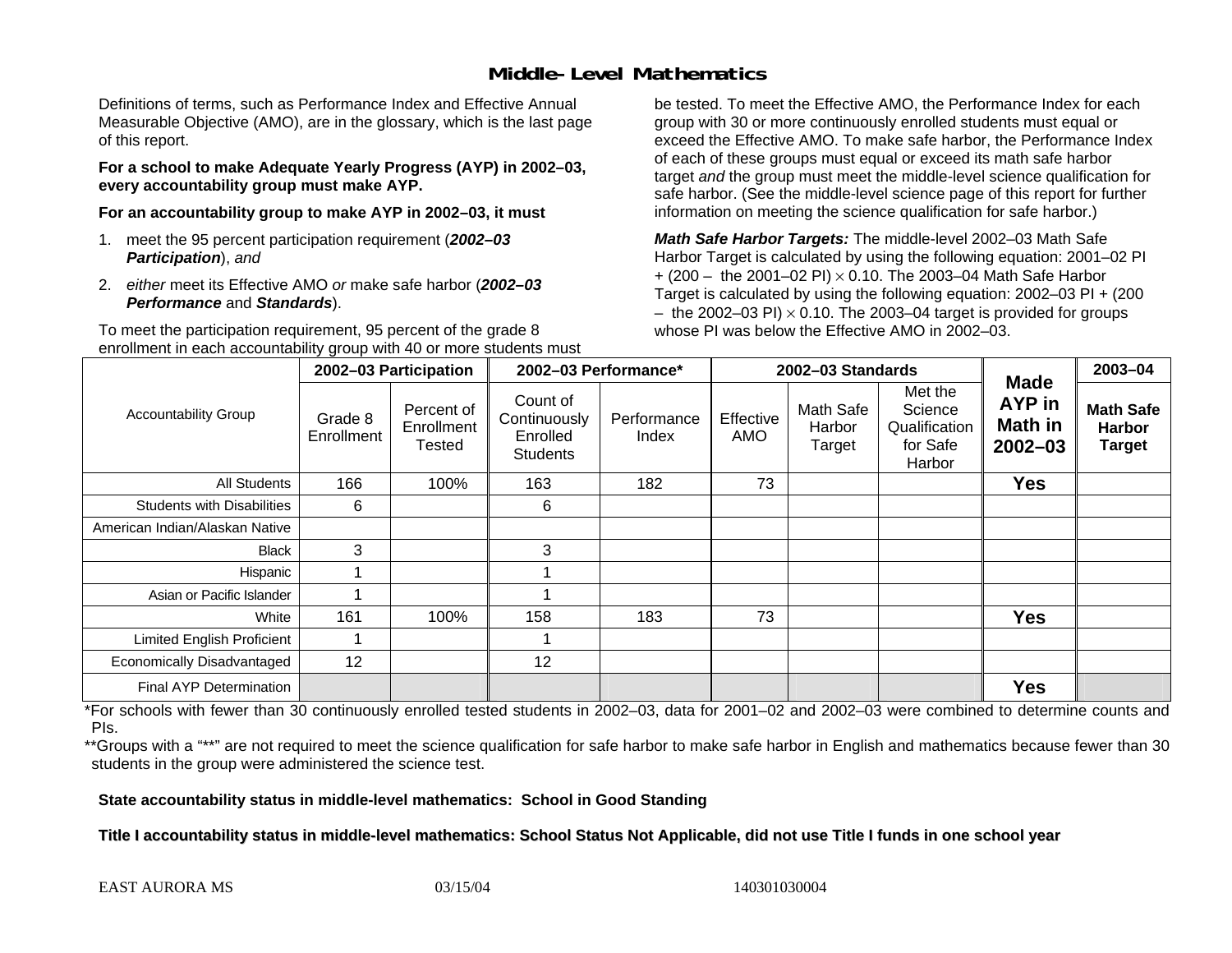## **Middle-Level Science**

Definitions of terms, such as Progress Target and Adequate Yearly Progress (AYP), are in the glossary, which is the last page of this report.

*Made AYP in Science in 2002–03:* For a school to make AYP in science, the Performance Index (PI) for the "All Students" group must equal or exceed the State Science Standard or the Science Progress Target.

*Qualification for Safe Harbor in Middle-Level ELA and Math:* For an accountability group to be considered Qualified for Safe Harbor in

Middle-Level ELA and Math, the PI must equal or exceed the State Science Standard or the Science Progress Target in middle-level science for that group. Groups with fewer than 30 students tested in middle-level science are not subject to this qualification criterion.

*Science Progress Targets:* The middle-level 2002–03 Science Progress Target is calculated by adding one point to the 2001–02 PI. The 2003–04 Science Progress Target is calculated by adding one point to the 2002–03 PI. The 2003–04 target is provided for groups whose PI was below the State Science Standard in 2002–03.

|                                   |                                                         | 2002-03 Performance* |                                     | 2002-03 Standards             |                                             | $2002 - 03$                                                            | $2003 - 04$                   |
|-----------------------------------|---------------------------------------------------------|----------------------|-------------------------------------|-------------------------------|---------------------------------------------|------------------------------------------------------------------------|-------------------------------|
| <b>Accountability Group</b>       | Count of<br>Continuously<br>Enrolled<br><b>Students</b> | Performance<br>Index | <b>State</b><br>Science<br>Standard | Science<br>Progress<br>Target | <b>Made AYP</b><br>in Science<br>in 2002-03 | Qualified<br>for Safe<br>Harbor in<br>Middle-<br>Level ELA<br>and Math | Science<br>Progress<br>Target |
| All Students                      | 158                                                     | 197                  | 100                                 |                               | <b>Yes</b>                                  | Yes                                                                    |                               |
| <b>Students with Disabilities</b> | 6                                                       |                      |                                     |                               |                                             |                                                                        |                               |
| American Indian/Alaskan Native    |                                                         |                      |                                     |                               |                                             |                                                                        |                               |
| <b>Black</b>                      | 2                                                       |                      |                                     |                               |                                             |                                                                        |                               |
| Hispanic                          | 1                                                       |                      |                                     |                               |                                             |                                                                        |                               |
| Asian or Pacific Islander         | 4                                                       |                      |                                     |                               |                                             |                                                                        |                               |
| White                             | 154                                                     | 197                  | 100                                 |                               |                                             | Yes                                                                    |                               |
| Limited English Proficient        | 1                                                       |                      |                                     |                               |                                             |                                                                        |                               |
| Economically Disadvantaged        | 11                                                      |                      |                                     |                               |                                             |                                                                        |                               |
| <b>Final AYP Determination</b>    |                                                         |                      |                                     |                               | <b>Yes</b>                                  |                                                                        |                               |

\*For schools with fewer than 30 continuously enrolled students in 2002–03, data for 2001–02 and 2002–03 were combined to determine counts and PIs.

**State accountability status in middle-level science: School in Good Standing** 

Title I accountability status in middle-level science: School Status Not Applicable, did not use Title I funds in one school year